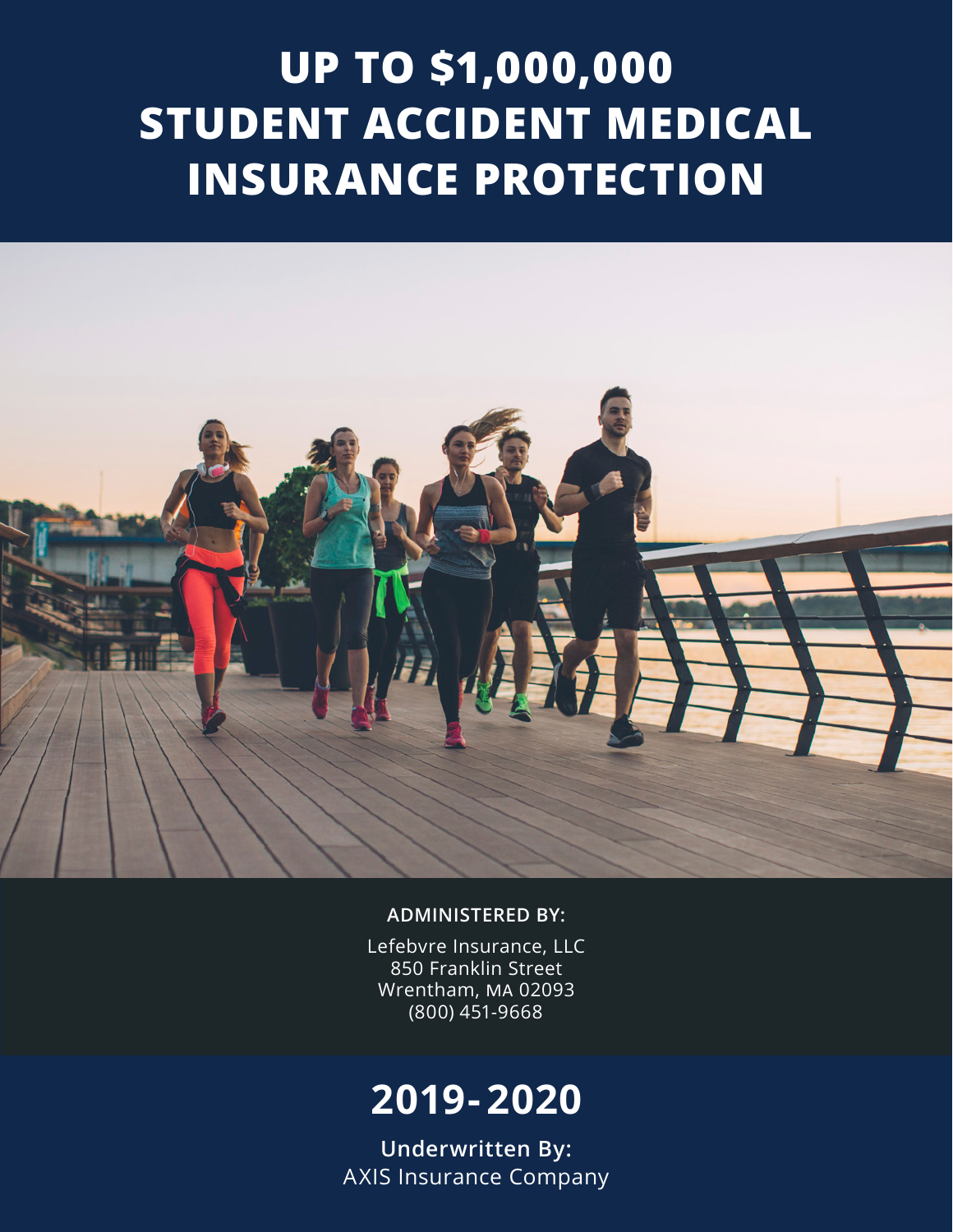#### **24 HOUR ACCIDENT COVERAGE**

Provides accident coverage for the full 24 hours of the day, not only during school hours, but also at home or on weekends, during vacation periods, at camp, anytime, anywhere when school is not in session. SEE EXCLUSIONS.

Full Time, Registered Student K-12, Teachers, Administrative and Other Personnel . . . . . . . . . . . . . . . . . . . . . . . . . \$50.00

#### **SCHOOL TIME ACCIDENT COVERAGE**

Provides coverage while in attendance at school during the hours and on the days that school is in session. Includes traveling directly and without interruption to or from the Insured's residence and the school for regular school session, for such travel time as is required, but not to exceed one hour after school is dismissed, or if additional travel time on the school bus is required, coverage here under shall extend for such additional travel time as might be necessary. Participation in or attending an activity exclusively organized, sponsored and solely supervised by the school and whileunderthesupervisionofschoolemployees. Travelislimited to school supervised transportation. SEE EXCLUSIONS.

Full Time, Registered Student K-12, Teachers, Administrative and Other Personnel . . . . \$8.00

#### **CONDITIONS**

The accident must be reported immediately to a school authority under the School Time Coverage. Under the 24 Hour Coverage report the accident to the school or Lefebvre Insurance (the address is below). The claim form must be filed with the Company within 90 days after the accident. Covered Excess Expenses must be incurred within 90 days from the date of accident. Related expenses are eligible for up to two years from the date of accident. A claim for those Covered Expenses must be submitted to the Company for payment as soon as reasonably possible, but no later than one year from the date of service. It is the parent's responsibility to file the claim form within 90 days.

#### **Direct All Questions and Correspondence To:**

LEFEBVRE INSURANCE, LLC 850 Franklin Street Wrentham, MA 02093 (800) 451-9668

This brochure is not a contract. It is simply an illustration of benefits. You may read the master policy at the school district office. You will not receive an Individual Accident Policy. Keep your cancelled check, as it is proof of purchase. DO NOT SEND CASH.

**Disclosure:** US insurance coverage is underwritten by AXIS Insurance Company. Coverage is subject to exclusions and limitations and may not be available in all US states and jurisdictions. Product availability and plan design features, including eligibility requirements, descriptions of benefits, exclusions or limitations may vary depending on local country or US state laws. Full terms and conditions of coverage, including effective dates of coverage, benefits, limitations, and exclusions, are set forth in the policy.

THIS INSURANCE DOES NOT COORDINATE WITH ANY OTHER INSURANCE PLAN. IT DOES NOT PROVIDE MAJOR MEDICAL OR COMPREHENSIVE MEDICAL COVERAGE AND IS NOT DESIGNED TO REPLACE MAJOR MEDICAL INSURANCE. FURTHER, THIS INSURANCE IS NOT MINIMUM ESSENTIAL BENEFITS AS SET FORTH UNDER THE PATIENT PROTECTION AND AFFORDABLE CARE ACT. IF YOU DON'T HAVE MINIMUM ESSENTIAL COVERAGE, YOU MAY OWE ADDITIONAL PAYMENT WITH YOUR TAXES.

#### **OPTIONAL \$50,000.00 Extended Dental Benefit**

When this option is purchased, the basic dental benefit will be extended to provide for the Usual & Customary Charges for Dental Treatment of a Dental Injury expenses incurred within 2 years from the date of the Covered Injury. Also included in this benefit are the following:

- 1. Dental Treatment means Replacement of caps, crowns, dentures, and orthodontic appliances, (including braces) fillings, inlays, crozat appliances, endodontics, oral surgery, examinations and x- ray services required as a result of Injury.
- 2. In no event shall the Company's payment exceed the Usual & Customary Charge normally made by a Dentist for necessary treatment actually rendered during the 104-week period immediately following the date of Covered Injury; if there is more than one way to treat a dental problem, the Company will pay benefits for the least expensive procedure provided that this meets acceptable dental standards.
- 3. If the Insured's Dentist certifies, in writing to the Claim Administrator, that treatment must be deferred until after two (2) years from the date of the Accident, a maximum of \$800.00 will be paid. Deferred Treatment must be completed within two (2) years of the expiration of the Initial Treatment Period. No bills will be paid without written certification. Services must commence within 90 days from the date of the Covered Injury. This benefit is in effect 24 hours a day, even when purchased with School Time Coverage.

Full Time, Registered Student K-12,

Teachers, Administrative and Other Personnel . . . . . \$8.00

This coverage **cannot** be purchased without School Time or 24 Hour coverage.

#### **ACCIDENTAL DEATH AND DISMEMBERMENT**

When Injury shall result in anyone of the following losses within 180 days from the date of accident, the company will pay for loss of:

| (\$15,000 for a death under the Sports Condition of Coverage)<br>Both hands or both feet or the entire |  |
|--------------------------------------------------------------------------------------------------------|--|
|                                                                                                        |  |
|                                                                                                        |  |
| Either One Hand or One Foot and the                                                                    |  |
|                                                                                                        |  |
| One Hand or One Foot or the                                                                            |  |
|                                                                                                        |  |

"Loss" of a hand or foot means complete severance through or above the wrist or ankle joint. "Loss" of sight of an eye means total and irrecoverable loss of the entire sight in that eye. "Loss" of thumb or index finger means complete severance through or above the metacarpophalangeal joint of both digits. If more than one Loss is sustained by an Insured as a result of the same accident, only one amount, the largest, will be paid.

#### **Effective & Termination Date**

Coverage begins at 12:01 AM on the date the School receives a completed application and payment of premium. Otherwise, coverage begins on the day of receipt of the application and the first official day of school or the first official practice of interscholastic athletics/activities.

The coverage terminates on the date the Insured ceases to be a registered student or the termination date of the policy, whichever occurs first. If the student, teacher, or administrative employee moves or transfers to another Public or Parochial Day School, the student, teacher, or administrative employee will be covered at the new school until this policy expires. If the premium check is returned from the bank for any reason, the coverage is null and void.

All other coverages end when School begins regularly scheduled classes for the following School term.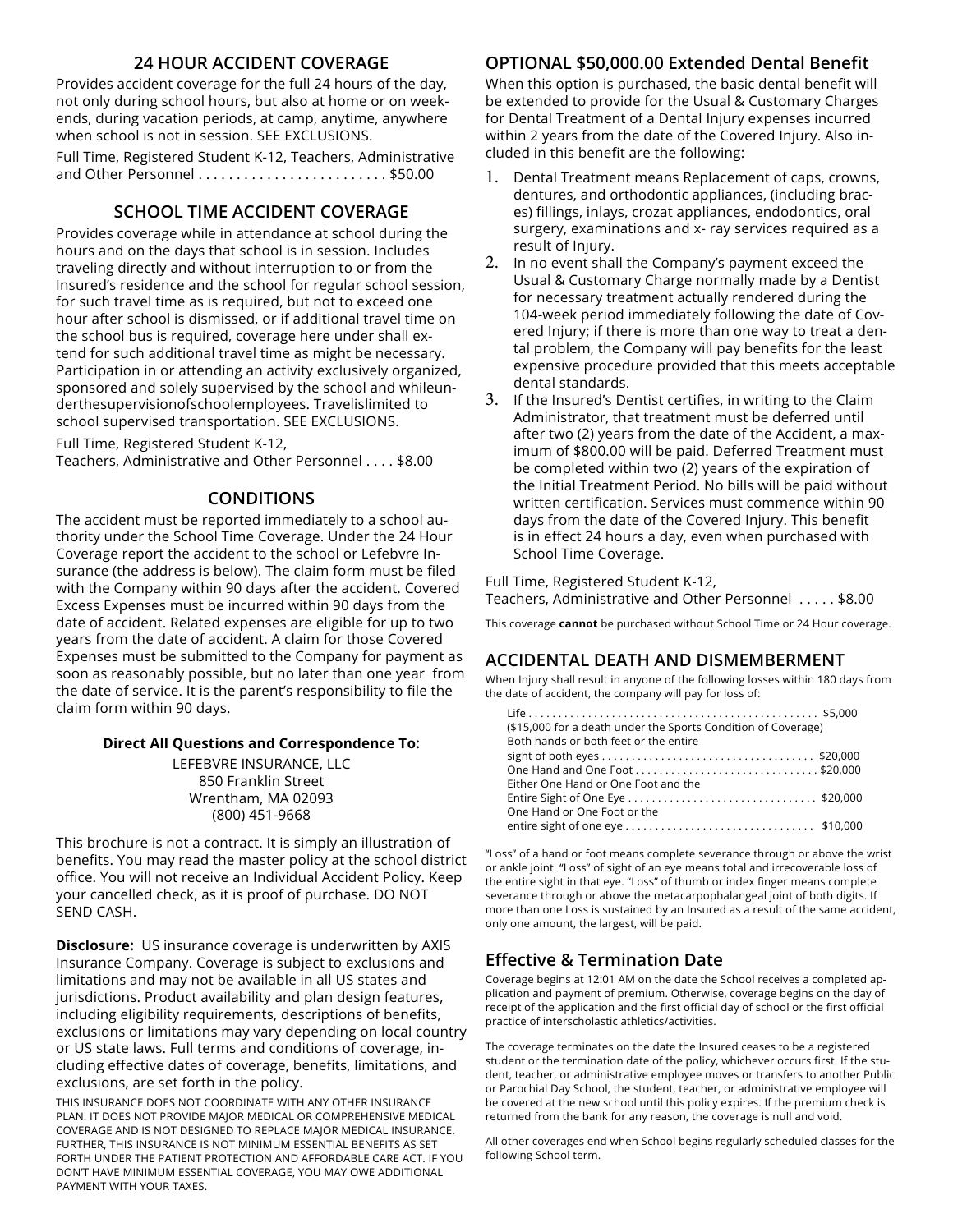## **ACCIDENT INSURANCE PROTECTION PROVIDING A MAXIMUM OF \$1,000,000 ACCIDENT MEDICAL EXPENSE**

The company will pay Usual and Customary Expenses incurred for a covered Injury if treatment is received within 90 days after the Injury. The Schedule of Benefits are stated below. Benefits are payable for 104 weeks from the date of the Injury.

#### **MAXIMUM BENEFITS Hospital Services:**

Daily Room & Board (Semi-private) . . . . . . . Up to \$800/day Intensive Care Room & Board . . . . . . . . Usual & Customary (Not to exceed 7 days)

#### **Miscellaneous Services:**

During Hospital Confinement or when surgery is performed . . . . . . . . . . . . . . . . . . . . . . . . \$800/day Emergency Room out-patient: when Hospital Confinement is not required . . . . . . . . . Usual & Customary

#### **Doctor's Services:**

Surgery, including pre and post operative care - Usual & Customary Expenses in accordance with the 1974 Revised California Relative Value Study, 5th Edition, having a conversion factor of . . . . . . . . . . . . . . . . \$150.00 unit value Anesthesia: (including administration) and assistant surgeon: (% of surgical allowance) . . . . . . . . . . . . . . . . . . . . . . . . . . . . 25% Doctor Visits other than for Physiotherapy or similar treatment when no surgery benefit is paid . . . . . . . . . . . . . . . . . . . . Usual & Customary Consultants (when required by attending physician for confirmation or determining a diagnosis, but not for treatment) and second opinion: . . . . . . . Usual&Customary

#### **Laboratory & X-Ray Services:**

Other than Dental and including fee for interpretation and/or reading of X-Ray X-ray when not Hospital Confined X-ray . Usual&Customary Lab . . . . . . . . . . . . . . . . . . . . . . . . . . . . . . . Usual&Customary MRI's, CAT Scans, Laser Treatments or similar procedures, including fee for interpretation and/or reading . . . . . . . . . . . . . . . . . . . . . . . . . . . . . . \$800.00

#### **Additional Services:**

Physiotherapy or similar treatment:

In-Hospital . . . . . . . . . . . . . . . . . . . . . . . . . Usual & Customary Out of Hospital . . . . . . . . . . . . . . . . . . . . . . . . . . . . . . \$1,500.00 Chiropractic Services (in or out of hospital) . . . . . . . \$500.00 Registered Nurse (in or out of hospital) . Usual & Customary Ambulance to initial treatment facility . . . Usual&Customary Orthopedic Appliances: In-hospital . . . . . . . . . . . . . . . . . . . . . . . . . Usual & Customary Out of Hospital . . . . . . . . . . . . . . . . . . . . . . . . . . . . . \$1,000.00 Outpatient Drugs & Medication: Administered by a Doctor . . . . . . . . . . . . Usual & Customary Eyeglasses, Contact Lenses and Hearing Aids; replacement of broken eyeglasses and/or frames, contact lenses, hearing

#### aids, resulting from a covered Injury . . . . . . . . . . . \$650.00

#### **Dental Services:**

For treatment, repair or replacement of Injured natural teeth, includes initial braces when required for treatment of a covered Injury, as well as examinations, x-rays, restorative treatment, endodontics, oral surgery, and treatment for gingivitis resulting from trauma . . . . . . . . . . . . . . . . . . . . . \$750/tooth

#### **FULL EXCESS COVERAGE**

Benefits are payable for Medically Necessary covered expenses that are in excess of amounts payable under any Other Health Care Plan and are subject to the applicable Total Maximum for all Accident Medical Benefits. If the Insured is not covered by any Other Health Care Plan providing Accident Medical Benefits, the excess provision shall not apply, and benefits are payable to the total Maximum for all Accident Medical Benefits as shown in your Master Insurance Application.

#### **EXCLUSIONS AND LIMITATIONS**

**Exclusions:** The policy does not cover any loss incurred as a result of:

#### **Limitation for Motor Vehicle Accidents**

Benefits will be paid for Covered Expenses incurred for treatment of Covered Injuries that result directly and independently of all other causes from a Covered Accident that occurred while the Insured Person was riding in or driving a Motor Vehicle. Benefits will not exceed the Benefit Limit shown in the Schedule of Benefits.

#### **Excluded Expenses**

For the purposes of this Accident Medical Benefit, the following will not be considered Medically Necessary Covered Expenses unless coverage is specifically provided:

- 1. expenses payable by any automobile insurance policy without regard to fault;
- 2. cosmetic surgery, except for reconstructive surgery needed as the result of a Covered Injury;
- 3. examination or prescriptions for, or purchase, repair or replacement of, eyeglasses, contact lenses; and
- 4. services or treatment provided by persons who do not normally charge for their services, unless there is a legal obligation to pay.
- 5. treatment of injuries that result over a period of time (such as blisters, tennis elbow, etc.), and that are a normal, foreseeable result of participation in the Covered Activity (does not apply to Voluntary Coverage) (does not apply if Expanded Sports Medical Coverage is Selected on the Master Application).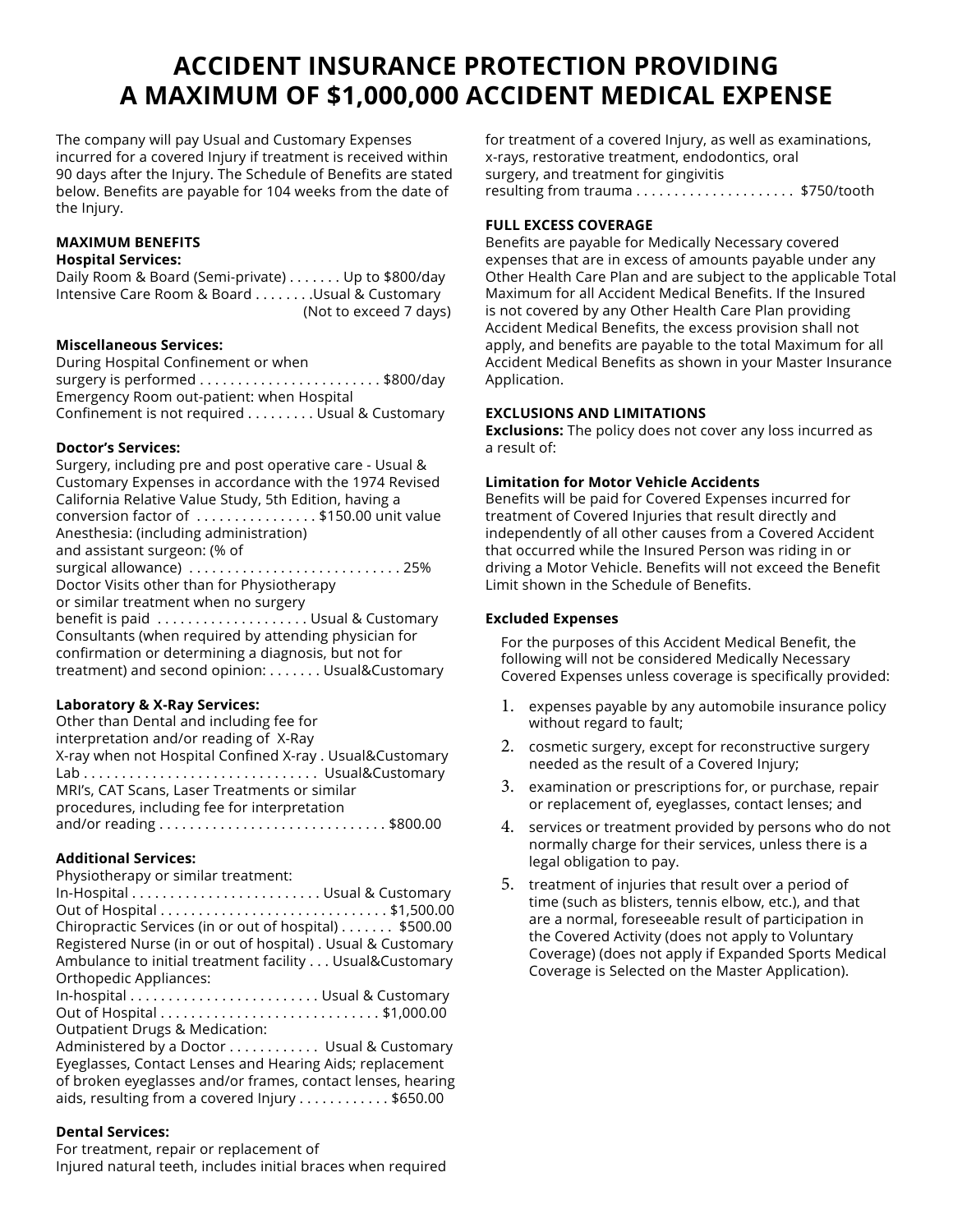#### **COMMON EXCLUSIONS:**

- 1. intentionally self-inflicted injury, suicide, or any attempt while sane or insane;
- 2. commission or attempt to commit a felony or an assault; or to which a contributing cause was the Insured Person being engaged in an illegal occupation;
- 3. commission of or active participation in a riot or insurrection;
- 4. declared or undeclared war or act of war or any act of declared or undeclared war unless specifically provided by this Policy;
- 5. flight in, boarding or alighting from an Aircraft, except as a passenger on a regularly scheduled commercial airline;
- 6. parachuting;
- 7. travel in or on any off-road motorized vehicle that does not require licensing as a motor vehicle;
- 8. sickness, disease, bodily or mental infirmity, bacterial or viral infection or medical or surgical treatment thereof, (including exposure, whether or not Accidental, to viral, bacterial or chemical agents) whether the loss results directly or indirectly from the treatment except for any bacterial infection resulting from an Accidental external cut or wound or Accidental ingestion of contaminated food;
- 9. 9. a cardiovascular, event or stroke resulting, directly and independently of all other causes, from exertion, as verified by a Physician, while the Insured Person participates in a Covered Activity (does not apply to Voluntary Coverage) (does not apply if Expanded Sports Medical Coverage is Selected on the Master Application);
- 10. voluntary ingestion of any narcotic, drug, poison, gas or fumes, unless prescribed or taken under the direction of a Physician and taken in accordance with the prescribed dosage;
- 11. injuries compensable under Workers' Compensation law or any similar law;
- 12. the Insured Person's intoxication. The Insured Person is conclusively deemed to be intoxicated if the level in His blood exceeds the amount at which a person is presumed, under the law of the locale in which the accident occurred, to be under the influence of alcohol if operating a motor vehicle, regardless of whether He is in fact operating a motor vehicle, when the injury occurs. An autopsy report from a licensed medical examiner, law enforcement officer's report, or similar items will be considered proof of the Insured Person's intoxication;
- 13. practice or play in Senior High Interscholastic Football and/or Senior High Interscholastic Sports, including travelling to and from games and practice, unless specifically provided for in the Master Insurance Application;
- 14. participation in any sports activity not specifically authorized, sponsored and supervised by the Policyholder, whether or not it takes place on the Policyholder's premises or during normal School hours, including snowboarding skiing and ice hockey;
- 15. benefits will not be paid for services or treatment rendered by any person who is:
	- a. employed or retained by the Policyholder;
	- b. living in the Insured Person's household;

c. an Immediate Family Member, including domestic partner, of either the Insured Person or the Insured Person's Spouse; or

d. the Insured Person.

#### **Disclosure**

US insurance coverage is underwritten by AXIS Insurance Company. Coverage is subject to exclusions and limitations, and may not be available in all US states and jurisdictions. Product availability and plan design features, including eligibility requirements, descriptions of benefits, exclusions or limitations may vary depending on local country or US state laws. Full terms and conditions of coverage, including effective dates of coverage, benefits, limitations, and exclusions, are set forth in the policy.

THIS INSURANCE DOES NOT COORDINATE WITH ANY OTHER INSURANCE PLAN. IT DOES NOT PROVIDE MAJOR MEDICAL OR COMPREHENSIVE MEDICAL COVERAGE AND IS NOT DESIGNED TO REPLACE MAJOR MEDICAL INSURANCE. FURTHER, THIS INSURANCE IS NOT MINIMUM ESSENTIAL BENEFITS AS SET FORTH UNDER THE PATIENT PROTECTION AND AFFORDABLE CARE ACT. IF YOU DON'T HAVE MINIMUM ESSENTIAL COVERAGE, YOU MAY OWE ADDITIONAL PAYMENT WITH YOUR TAXES.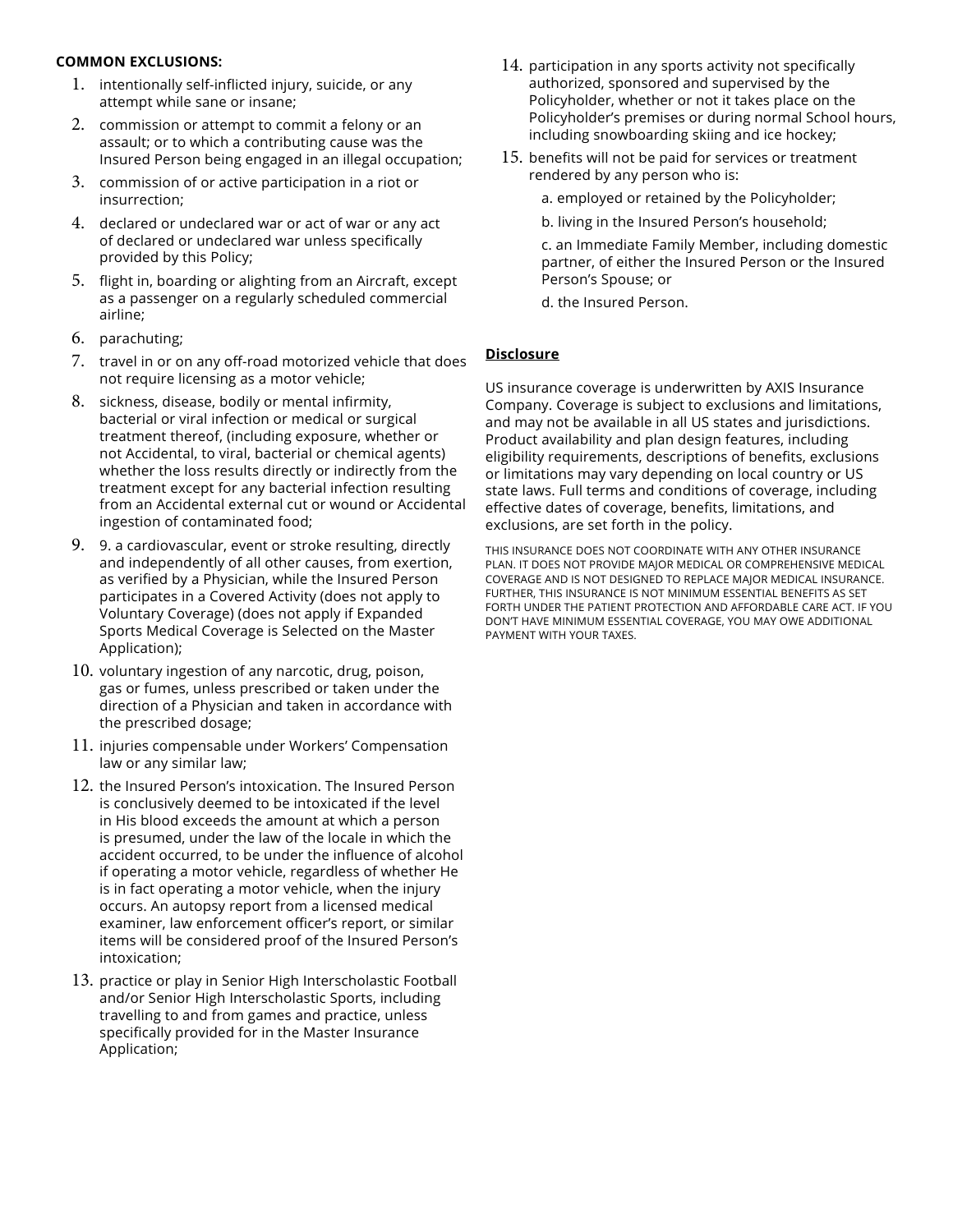## **TO FILE A CLAIM:**

- 1. Use attached claim form
- 2. Fill out all necessary information
- 3. Be sure to sign and date the bottom
- 4. Enclose any itemized bills or receipts from services rendered.
- 5. Send claim forms, itemized bills and receipts to:

**MCA Administrators, Inc.** PO Box 6540 Harrisburg, PA 17112 (800) 427-9308

Proof of Loss is required within 90 days from the date of the Accident. You have ONE year from the time Proof of Loss would have been required to file a claim. Claims submitted past this period will not be considered for payment under the policy.

#### **ENROLLMENT FORM CHECKLIST**

DID YOU:

Fill out all of the appropriate information on the enrollment form (MAKE SURE SCHOOL DISTRICT IS CLEARLY LISTED)

 $\Box$  Check the appropriate box(s) for the coverage you have selected.

Finclose a CHECK or MONEY ORDER for the total Premium (your cancelled check or money order stub will serve as proof of payment) along with the completed enrollment form in an envelope.

#### **FOR QUESTIONS, INQUIRIES, AND INFORMATION CONTACT:**

Lefebvre Insurance, LLC 850 Franklin Street Wrentham, MA 02093 (800) 451-9668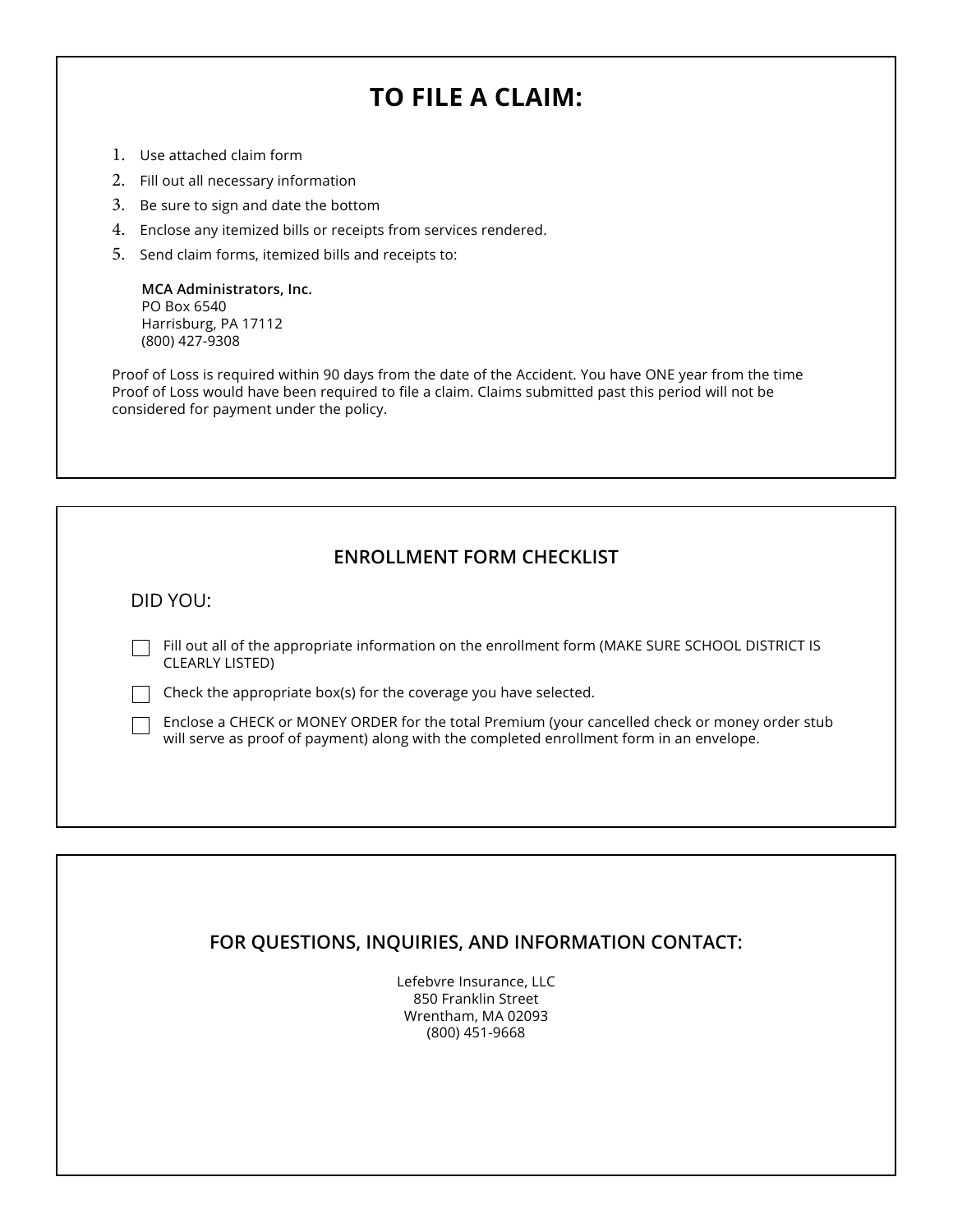### **DO NOT SEND CASH ENROLLMENT FORM**

| Please Print                                                                                                                                                                                                                                          |              | 2019-2020             |  |  |  |
|-------------------------------------------------------------------------------------------------------------------------------------------------------------------------------------------------------------------------------------------------------|--------------|-----------------------|--|--|--|
|                                                                                                                                                                                                                                                       |              |                       |  |  |  |
| <b>STUDENT'S LAST NAME</b>                                                                                                                                                                                                                            |              |                       |  |  |  |
| <b>STUDENT'S FIRST NAME</b>                                                                                                                                                                                                                           |              | <b>MIDDLE INITIAL</b> |  |  |  |
| BIRTH DATE (MM/DD/YYYY)                                                                                                                                                                                                                               | <b>GRADE</b> | <b>PHONE</b>          |  |  |  |
| <b>HOME ADDRESS</b>                                                                                                                                                                                                                                   |              | APT#                  |  |  |  |
| <b>CITY</b>                                                                                                                                                                                                                                           | <b>STATE</b> | ZIP                   |  |  |  |
| SCHOOL SYSTEM/DISTRICT                                                                                                                                                                                                                                |              |                       |  |  |  |
| <b>SCHOOL NAME</b>                                                                                                                                                                                                                                    |              |                       |  |  |  |
| <b>FRAUD WARNING:</b>                                                                                                                                                                                                                                 |              |                       |  |  |  |
| Any person who knowingly presents a false or fraudulent claim for payment of a loss or benefit or knowingly presents false information in an<br>application for insurance is guilty of a crime and may be subject to fines and confinement in prison. |              |                       |  |  |  |
| SIGNATURE OF PARENT OR GUARDIAN                                                                                                                                                                                                                       |              | <b>DATE</b>           |  |  |  |
| My signature above certifies that I have read and understand the Student Accident Insurance Protection<br>brochure and agree to accept the terms and conditions stated herein.                                                                        |              |                       |  |  |  |

No obligation to purchase.

| School Year Rate – 2019-2020 √ CHECK YOUR SELECTION |  |  |  |  |
|-----------------------------------------------------|--|--|--|--|
| <b>PREMIUMS</b>                                     |  |  |  |  |
| $\Box$ \$58.00                                      |  |  |  |  |
| $\Box$ \$50.00                                      |  |  |  |  |
| $\Box$ \$16.00                                      |  |  |  |  |
| \$8.00                                              |  |  |  |  |
|                                                     |  |  |  |  |

Make checks payable to AXIS Insurance Company

#### **HOW TO ENROLL**

- 1. Decide whether you want the School Time, 24-Hour Accident Protection (with or without Dental).
- 2. Fill out the enrollment form and enclose the form along with a check or money order made payable to AXIS Insurance Company for the correct amount.
- 3. Mail envelope to Lefebvre Insurance, LLC. 850 Franklin Street Wrentham, MA 02093. Your cancelled check or money order stub will be your receipt and confirmation of payment. (Please write the student's name and school name on your check.)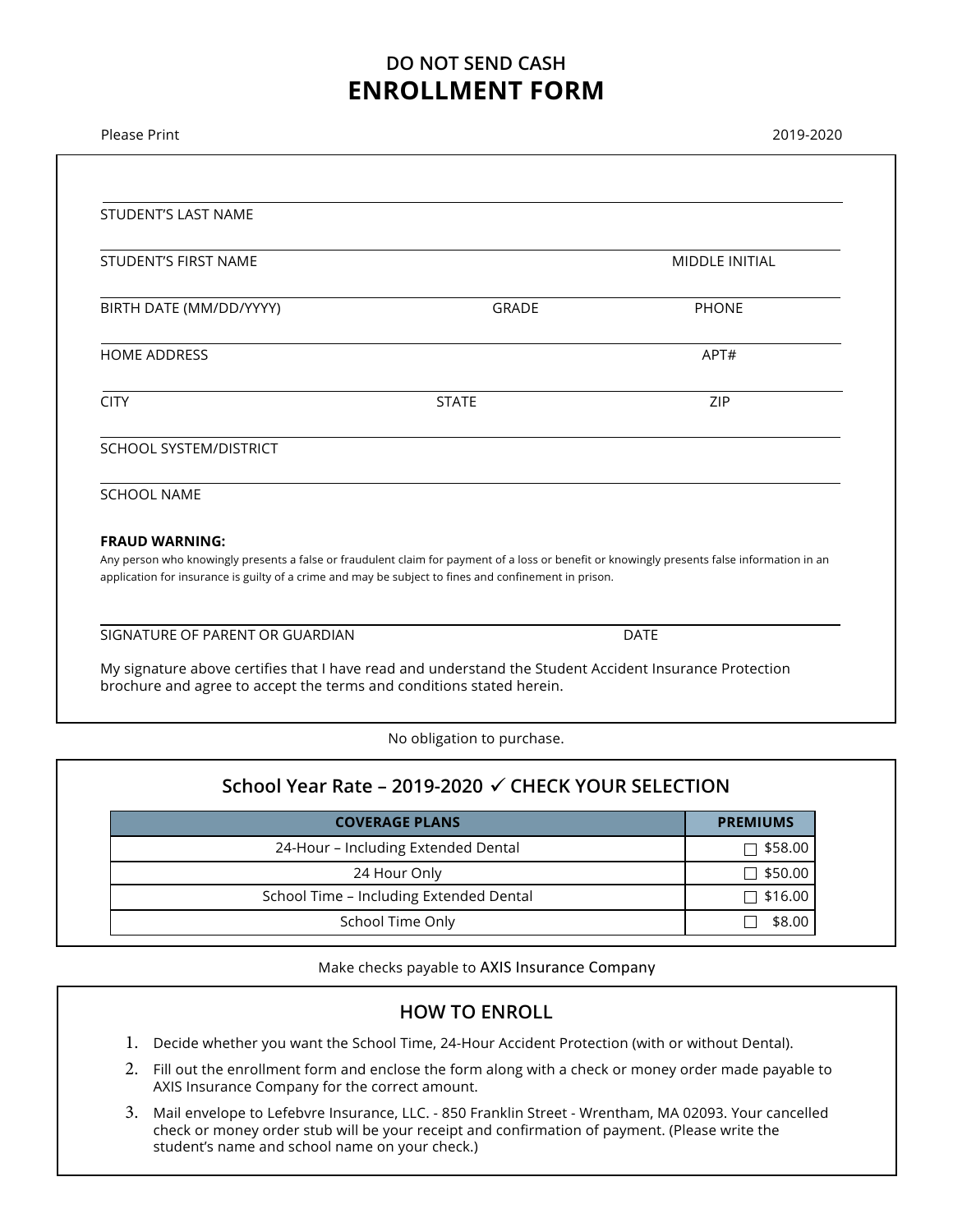1. Please Fully Complete This Form

- 2. See Filing Instructions Attached
- 3. Mail To

#### **MCA Administrators, Inc PO Box 6540 Harrisburg, PA 17112 Phone: 1-800-427-9308 Fax: 717-652-8328 Email: student-insurance@mcoa.com**



|                                                         |                                                                                                                                                                                                                                                                                                                                                                                                                                                                                                                 |             |                                                                                                                             | PART I - PARTICIPATING ORGANIZATION STATEMENT                                       |                      |                                 |                             |
|---------------------------------------------------------|-----------------------------------------------------------------------------------------------------------------------------------------------------------------------------------------------------------------------------------------------------------------------------------------------------------------------------------------------------------------------------------------------------------------------------------------------------------------------------------------------------------------|-------------|-----------------------------------------------------------------------------------------------------------------------------|-------------------------------------------------------------------------------------|----------------------|---------------------------------|-----------------------------|
| Policy Number:                                          | Event, Activity, or Sport:<br>Organization Name:                                                                                                                                                                                                                                                                                                                                                                                                                                                                |             |                                                                                                                             |                                                                                     |                      |                                 |                             |
| Claimant's Name (Injured Person)                        |                                                                                                                                                                                                                                                                                                                                                                                                                                                                                                                 |             | The Injured Person Was A:<br><b>Staff Member</b><br>$\mathsf{T}$ Participant                                                |                                                                                     |                      | Date and Time of Accident:      |                             |
|                                                         | Place Where Accident Occurred:                                                                                                                                                                                                                                                                                                                                                                                                                                                                                  |             |                                                                                                                             | Type of Injury: (Indicate Part of Body Injured - e.g. broken arm, etc.)             |                      |                                 |                             |
|                                                         | Describe How Accident Occurred - Provide All Possible Details:                                                                                                                                                                                                                                                                                                                                                                                                                                                  |             |                                                                                                                             |                                                                                     |                      |                                 |                             |
| Indicate Which Teeth Were Involved:<br>Dental<br>Claims |                                                                                                                                                                                                                                                                                                                                                                                                                                                                                                                 |             | Describe Condition of Injured Teeth Prior To Accident:<br>Whole, Sound & Natural<br>Artificial<br>$\sqcap$ Filled<br>Capped |                                                                                     |                      |                                 |                             |
|                                                         | Did Accident (Check Yes or No for Each of The Following):<br>А.<br>On Activity Premises:<br>В.<br>While Traveling Directly and Uninterruptedly to Or Form the Activity?<br>C.<br>During A Participating Organization Practice or Competition?<br>D.<br>Did Injury Result in Death:<br>Е.                                                                                                                                                                                                                        |             |                                                                                                                             | During A Participating Organization Sponsored & Supervised, or Sanctioned Activity? |                      | YES<br>YES<br>YES<br>YES<br>YES | No<br>No<br>No<br>No<br>No  |
|                                                         | Signature of Participating Organization Representative:                                                                                                                                                                                                                                                                                                                                                                                                                                                         |             |                                                                                                                             | Name & Title of Participating Organization Representative:                          |                      |                                 | Date:                       |
|                                                         |                                                                                                                                                                                                                                                                                                                                                                                                                                                                                                                 |             |                                                                                                                             | <b>PART II - PARENT, RESPONSIBLE PARTY, OR GUARDIAN STATEMENT</b>                   |                      |                                 |                             |
|                                                         | Best Contact Number (Included Area Code):                                                                                                                                                                                                                                                                                                                                                                                                                                                                       |             |                                                                                                                             | Social Security Number (Of Injured):                                                | Gender (Of Injured): | ∐F                              | Date of Birth (Of Injured): |
|                                                         | Address (in which information should be mailed to):                                                                                                                                                                                                                                                                                                                                                                                                                                                             |             |                                                                                                                             |                                                                                     |                      |                                 |                             |
|                                                         | Do you/spouse/parent have medical/health care, or are you enrolled as an individual, employee or dependent member of a Health Maintenance<br>Organization (HMO) or similar prepaid health care plan, or any other type of accident/health/sickness plan coverage through an employer, a<br>parent's employer, or other source?<br>If yes, name of insurance company: ___________<br>Are you eligible to receive benefits under any governmental plan or program, including Medicare?<br>If yes, please explain: | <b>TYES</b> | No                                                                                                                          |                                                                                     |                      | Policy#:<br>YES                 | $\Box$ No                   |
|                                                         |                                                                                                                                                                                                                                                                                                                                                                                                                                                                                                                 |             |                                                                                                                             |                                                                                     |                      |                                 |                             |
|                                                         | Father (Guardian's) primary employer name, address & telephone: _                                                                                                                                                                                                                                                                                                                                                                                                                                               |             |                                                                                                                             |                                                                                     |                      |                                 |                             |
|                                                         | I authorize medical payments to physician or supplier for services described on any attached statements. If not signed, provide proof of payment.                                                                                                                                                                                                                                                                                                                                                               |             |                                                                                                                             | <b>PART III - AUTHORIZATIONS</b>                                                    |                      |                                 |                             |
|                                                         |                                                                                                                                                                                                                                                                                                                                                                                                                                                                                                                 |             |                                                                                                                             |                                                                                     |                      |                                 |                             |
| <b>SIGNATURE:</b>                                       |                                                                                                                                                                                                                                                                                                                                                                                                                                                                                                                 |             |                                                                                                                             |                                                                                     |                      | DATE:                           |                             |
|                                                         | I authorize any physician, medical professional, hospital, covered entity as defined under HIPPA, insurer or other organization or person having<br>any records, dates or information concerning the claimant to disclose when requested to do so, all information with respect to any injury, policy                                                                                                                                                                                                           |             |                                                                                                                             |                                                                                     |                      |                                 |                             |
|                                                         | coverage, medical history, consultation, prescription or treatment, and copies of all hospital or medical records or all such records in their                                                                                                                                                                                                                                                                                                                                                                  |             |                                                                                                                             |                                                                                     |                      |                                 |                             |
|                                                         | entirety to AXIS Insurance Company or its designated administrator. A photo static copy of this authorization shall be considered as effective                                                                                                                                                                                                                                                                                                                                                                  |             |                                                                                                                             |                                                                                     |                      |                                 |                             |
| and valid as the original.                              |                                                                                                                                                                                                                                                                                                                                                                                                                                                                                                                 |             |                                                                                                                             |                                                                                     |                      |                                 |                             |
|                                                         | I agree that should it be determined at a later date there is other insurance (or similar), to reimburse AXIS Insurance Company to the extent of<br>any amount collectible. I understand that any person who knowingly and with the intent to defraud or deceive any insurance company; files a                                                                                                                                                                                                                 |             |                                                                                                                             |                                                                                     |                      |                                 |                             |
|                                                         | claim containing any material by false, incomplete, or misleading information, may be subjected to prosecution for insurance fraud.                                                                                                                                                                                                                                                                                                                                                                             |             |                                                                                                                             |                                                                                     |                      |                                 |                             |
| <b>SIGNATURE:</b>                                       |                                                                                                                                                                                                                                                                                                                                                                                                                                                                                                                 |             |                                                                                                                             |                                                                                     |                      | DATE:                           |                             |